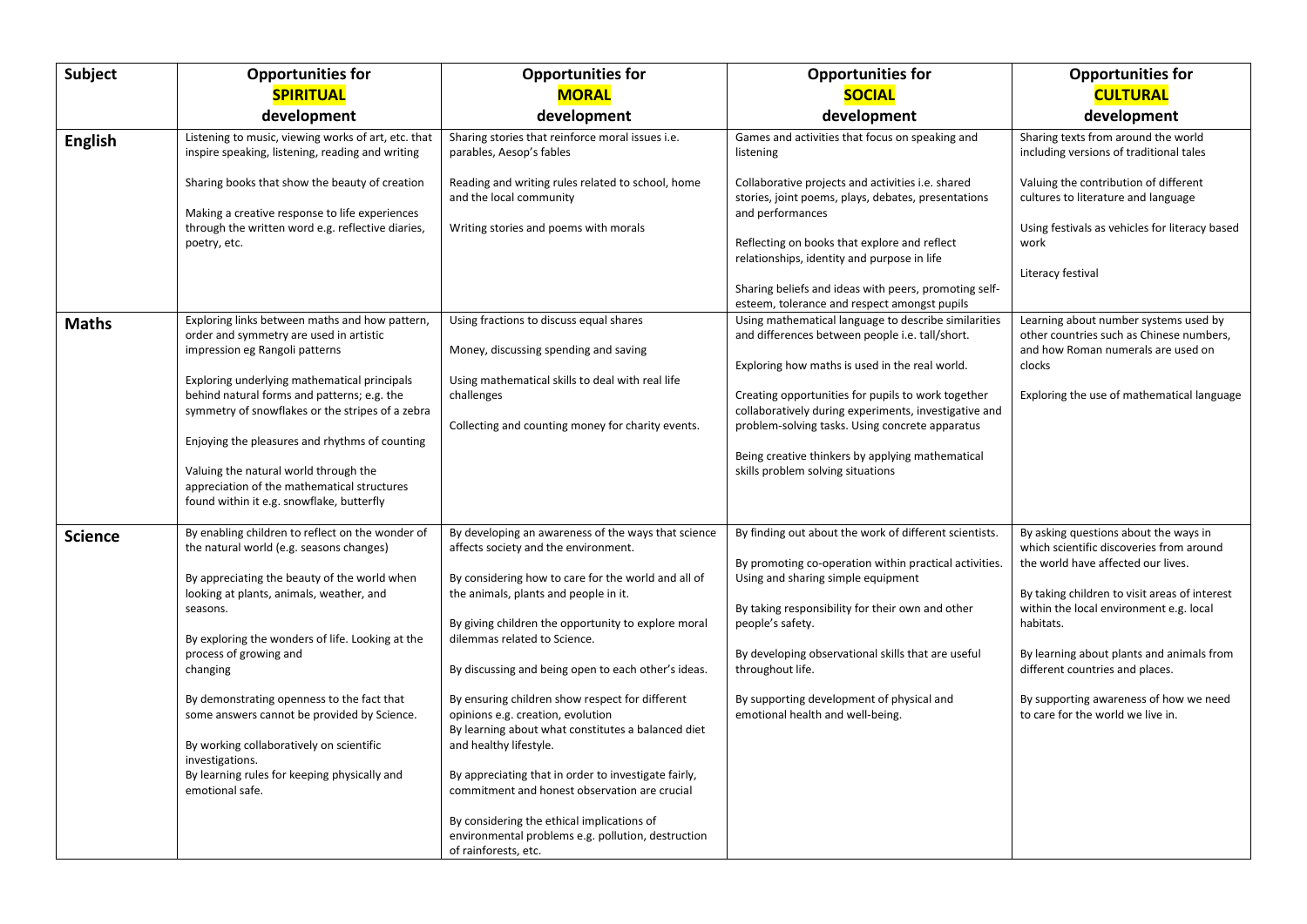| <b>Subject</b>   | <b>Opportunities for</b>                                                                                                                                                                                                                                                                                                                             | <b>Opportunities for</b>                                                                                                                                                                                                                                                                                                                                                                                                              | <b>Opportunities for</b>                                                                                                                                                                                                                                                                                                           | <b>Opportunities for</b>                                                                                                                                                                                                                                        |
|------------------|------------------------------------------------------------------------------------------------------------------------------------------------------------------------------------------------------------------------------------------------------------------------------------------------------------------------------------------------------|---------------------------------------------------------------------------------------------------------------------------------------------------------------------------------------------------------------------------------------------------------------------------------------------------------------------------------------------------------------------------------------------------------------------------------------|------------------------------------------------------------------------------------------------------------------------------------------------------------------------------------------------------------------------------------------------------------------------------------------------------------------------------------|-----------------------------------------------------------------------------------------------------------------------------------------------------------------------------------------------------------------------------------------------------------------|
|                  | <b>SPIRITUAL</b>                                                                                                                                                                                                                                                                                                                                     | <b>MORAL</b>                                                                                                                                                                                                                                                                                                                                                                                                                          | <b>SOCIAL</b>                                                                                                                                                                                                                                                                                                                      | <b>CULTURAL</b>                                                                                                                                                                                                                                                 |
|                  | development                                                                                                                                                                                                                                                                                                                                          | development                                                                                                                                                                                                                                                                                                                                                                                                                           | development                                                                                                                                                                                                                                                                                                                        | development                                                                                                                                                                                                                                                     |
| <b>Computing</b> | Use of technology to inspire, reflect, amaze etc.<br>Using word processing to create text for<br>different purposes                                                                                                                                                                                                                                  | Learning about keeping safe on line and codes of<br>conduct when using social media<br>Using the web to illustrate and explore the power of<br>information and the social responsibility / ethical<br>values it carries<br>Being alerted to the value laden nature of<br>information and communication                                                                                                                                | Learning about safe communication with others<br>Developing computing skills necessary to life in 21st<br>Century Britain<br>Seeing learning as a co-operative venture where<br>many can contribute ideas through email etc.                                                                                                       | Opening up the possibilities of<br>interpersonal relationship with others near<br>and far through on line means                                                                                                                                                 |
| <b>PE</b>        | Using dance/movement as expression<br>Developing a deeper understanding and<br>appreciation of their own physical uniqueness<br>Understanding how the body can be used<br>creatively to express the inner life of the<br>individual<br>Developing an understanding of the link<br>between physical and emotional/spiritual<br>wellbeing (endorphins) | Learning how to win and lose and accept both<br>scenarios<br>Considering issues of fairness and morality in the<br>context of games and sports e.g. the necessity for<br>rules and adherence to them by everyone<br>Appreciating the positive and negative impact of<br>competitiveness and importance of gamesmanship                                                                                                                | Taking part in team and competitive sports<br>Learning rules when playing team games<br>Working safely when using equipment<br>Reflecting on the responsibility for others e.g.<br>importance of working as a team, appreciation of<br>health and safety issues<br>Striving to achieve their best and reach their own<br>potential | Observing and taking part in dance from a<br>range of cultures, traditions and countries<br>Learning about national sports across the<br>world<br>Incorporating world sporting events into<br>the curriculum e.g. Olympics, World Cup,<br>Australian open, etc. |
| RE               | Reflecting on belonging<br>Looking at religious beliefs and ideas expressed<br>through different media<br>Reflecting on spiritual ideas, experiences and<br>concepts such as worship, wonder, praise,<br>thanks, concern, joy and sadness<br>Considering claims of truth, meaning and<br>purpose and reflecting on what guides them                  | Use of Biblical and other religious stories to teach<br>moral codes of conduct eg Ten Commandments, 5<br>Pillars of Islam,<br>Learning about British values and their importance in<br>developing good human beings<br>Learning about values that originate in the wisdom<br>of faith traditions and the teachings of key religious<br>figures<br>Learning about non-believers (Humanists/Atheists)<br>and their values<br>Peace Mala | Communicating ideas to others<br>Listening to stories<br>Learning how to effectively communicate their own<br>beliefs, values and attitudes and respecting those of<br>others<br>Peace Mala                                                                                                                                        | Learning about and from celebrations,<br>worship and rituals from different countries<br>and world religious<br>Being supported in valuing religious and<br>cultural diversity                                                                                  |
| <b>History</b>   | Reflecting on the amazing stories of significant<br>people from the past                                                                                                                                                                                                                                                                             | Learning about significant others from the past who<br>have influenced current affairs and contributed to<br>national and international achievements<br>Appreciating how situations of injustice have<br>provoked people to rise up and often, against the<br>odds, bring change and transformation in the lives of<br>oppressed people                                                                                               | Learning how to ask and answer questions<br>Social lessons learned from stories long ago and<br>significant people from the past<br>Appreciating how British Values have formed and<br>evolved over time and have resulted in changes in<br>law, attitudes and expectations                                                        | Learning about ways of life in different<br>time periods<br>Knowing significant local, national and<br>global historical events                                                                                                                                 |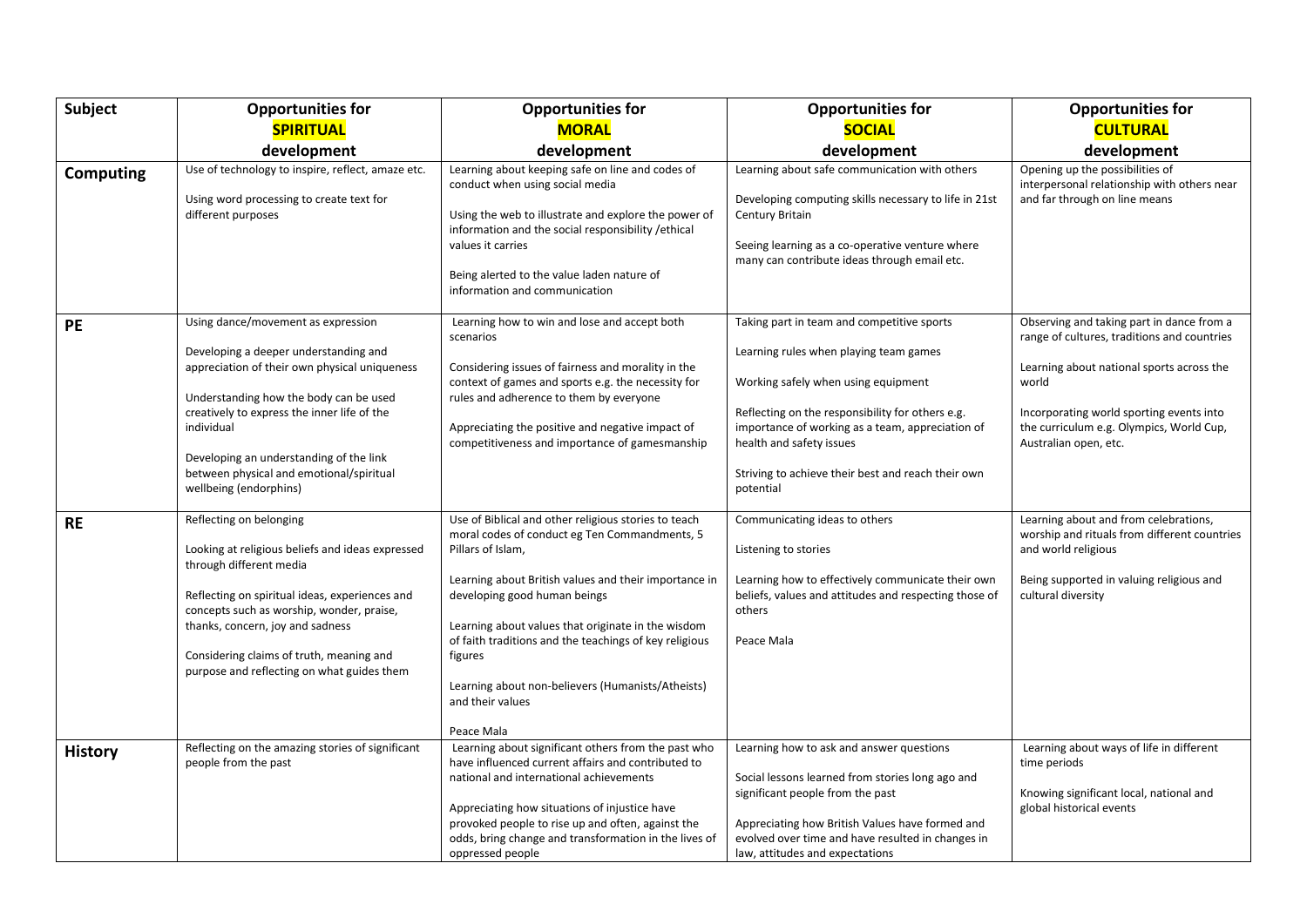| <b>Subject</b>                        | <b>Opportunities for</b>                                                                                                                                                                                                                                                                                                                                 | <b>Opportunities for</b>                                                                                                                                                                                                                                                                                                                                                                          | <b>Opportunities for</b>                                                                                                                                                                                                                                                                                                                                                                                                                                           | <b>Opportunities for</b>                                                                                                                                                                                                                                                                                  |
|---------------------------------------|----------------------------------------------------------------------------------------------------------------------------------------------------------------------------------------------------------------------------------------------------------------------------------------------------------------------------------------------------------|---------------------------------------------------------------------------------------------------------------------------------------------------------------------------------------------------------------------------------------------------------------------------------------------------------------------------------------------------------------------------------------------------|--------------------------------------------------------------------------------------------------------------------------------------------------------------------------------------------------------------------------------------------------------------------------------------------------------------------------------------------------------------------------------------------------------------------------------------------------------------------|-----------------------------------------------------------------------------------------------------------------------------------------------------------------------------------------------------------------------------------------------------------------------------------------------------------|
|                                       | <b>SPIRITUAL</b>                                                                                                                                                                                                                                                                                                                                         | <b>MORAL</b>                                                                                                                                                                                                                                                                                                                                                                                      | <b>SOCIAL</b>                                                                                                                                                                                                                                                                                                                                                                                                                                                      | <b>CULTURAL</b>                                                                                                                                                                                                                                                                                           |
|                                       | development                                                                                                                                                                                                                                                                                                                                              | development                                                                                                                                                                                                                                                                                                                                                                                       | development                                                                                                                                                                                                                                                                                                                                                                                                                                                        | development                                                                                                                                                                                                                                                                                               |
| Geography                             | Marveling at the awe and<br>wonder in the different weather<br>and seasonal patterns<br>Responding to the beauty, order<br>and complexity of the natural<br>world                                                                                                                                                                                        | Becoming ecologically aware through learning about world<br>issues like litter, acid rain, global warming, etc.<br>Exploring issues of justice and equality e.g. should a<br>supermarket be built on the outskirts of a town?<br>Acting to make the world a more sustainable place e.g.<br>recycling.                                                                                             | Developing map reading skills essential for later life<br>Understanding more about themselves and their place in<br>the immediate, local and global community<br>Making comparisons between their environment and<br>other locations in the world                                                                                                                                                                                                                  | Developing knowledge about the world, UK and<br>local area<br>Developing empathy and positive attitudes towards<br>other people, recognising that often people have<br>common needs and similar<br>challenges                                                                                             |
| Art, Design<br>8<br><b>Technology</b> | Using famous religious works of<br>art as talking points/inspiration.<br>Making a unique response to the<br>world through their art<br>Beginning to understand how<br>others have defined beauty and<br>developed a personal view of<br>what is aesthetically pleasing<br>Using the subjects for expressing<br>their own creativity and<br>imagination   | Learning about nutrition and how to cook as a life skill<br>Reflecting upon the ways in which art is used to influence<br>or justify moral decisions e.g. adverts, war monuments, etc.<br>Using art to raise awareness of issues that are important to<br>them e.g. designing posters to promote healthy eating, etc.<br>Engaging in discussions that weigh one value judgment<br>against another | Creating group art, craft and design works with others<br>Evaluating art and design work of peers<br>Planning and working on own designs, and selecting<br>suitable resources<br>Developing practical skills to help perform everyday tasks<br>Valuing their own creativity and that of others.<br>Making judgments about what is needed and how to<br>evaluate what is produced by others and themselves<br>Developing cooperation when working on a group design | Valuing the contribution of different cultures and<br>their expressions in art and design<br>Exploring how technology has to be appropriate to a<br>particular time and culture of geographical region<br>Investigate different artists and artistic styles                                               |
| <b>Music</b>                          | Using music as talking points /<br>inspiration.<br>Using music to invoke reflection<br>eg in RE/P4C/PSHE<br>Listening, performing, composing<br>music<br>Beginning to appreciate how<br>music is used in a variety of<br>contexts to appeal to the<br>emotions, to lift the spirit or to<br>purposefully attempt to illicit a<br>predetermined response. | Linking songs to moralistic stories they know e.g. Ulysses &<br>Odysseus                                                                                                                                                                                                                                                                                                                          | Composing music with others and working as part of a<br>group<br>Caring for musical equipment and resources<br>Choir singing performances eg Young Vouces, Whole<br>school events                                                                                                                                                                                                                                                                                  | Using music from across a range of genres, styles<br>and traditions, including the works of the great<br>composers and musicians<br>Valuing a wide range of musical expression<br>including the contributions made by those from<br>other cultures and traditions<br>Learning to play musical instruments |